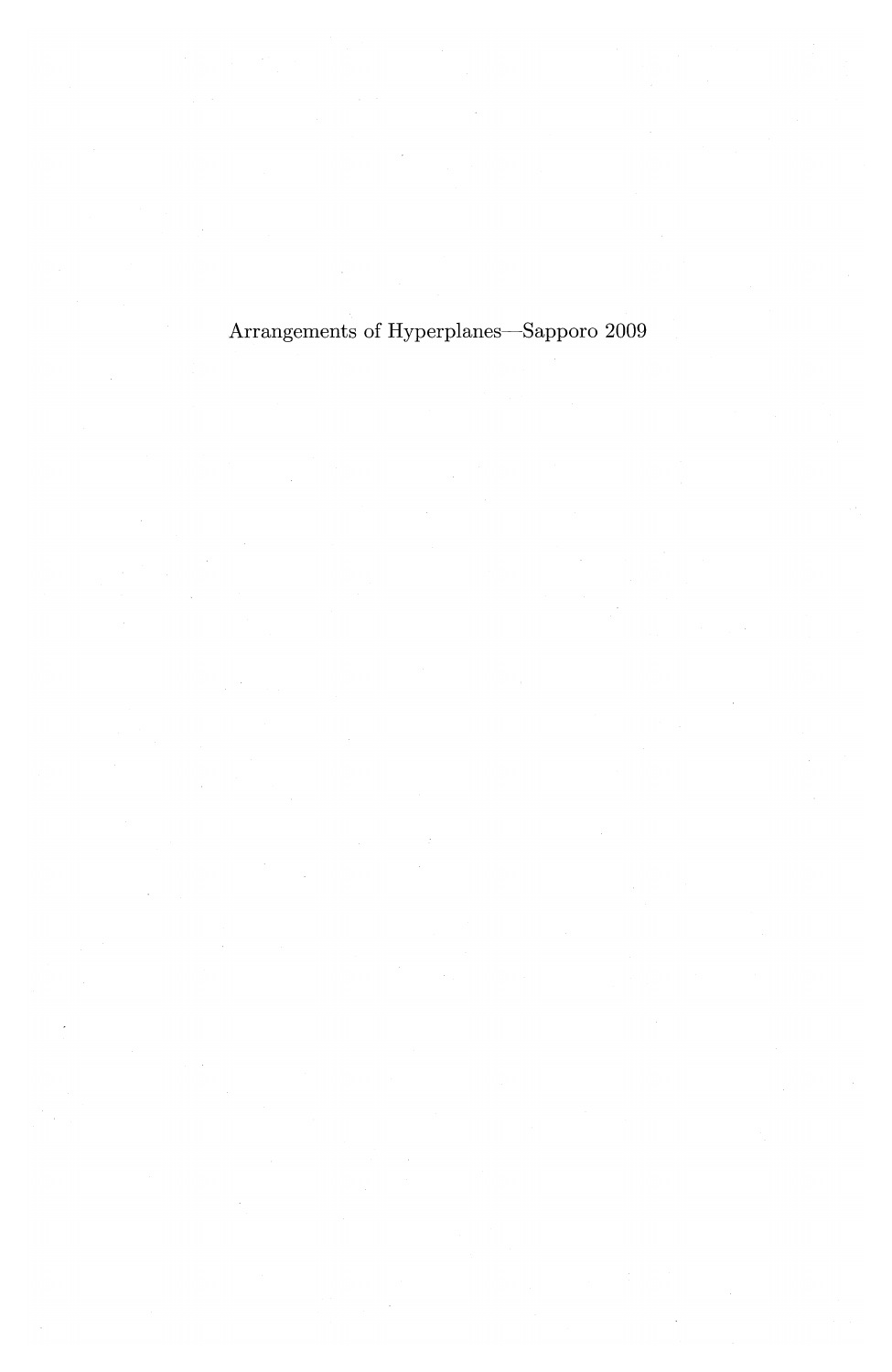## **ADVANCED STUDIES IN PURE MATHEMATICS 62**

Chief Editor of the Series: Sadayoshi Kojima (Tokyo Institute of Technology)

## **Arrangements of Hyperplanes -Sapporo 2009**

Edited by

Hiroaki Terao (Hokkaido University) Sergey Yuzvinsky (University of Oregon)

*W* Mathematical Society of Japan